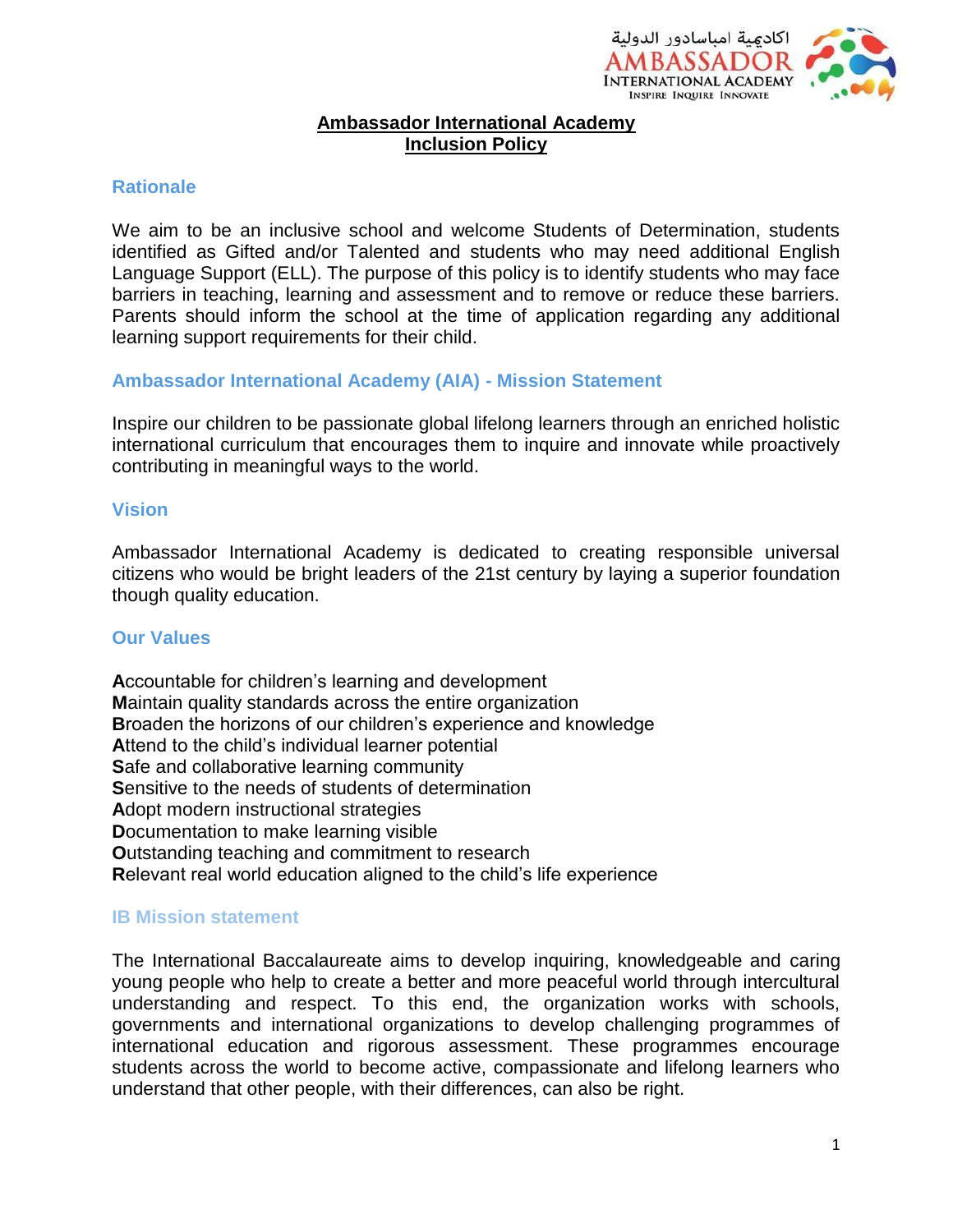# **1. Legislation and Guiding Philosophy**

This policy specifically focuses on provision of support for Students of Determination (SOD). For provision for English Language Learners, please see the Language Policy. The rationale for this policy document is guided by the following key concepts/documents:

- UNESCO's definition of Special Needs Education: "Education designed to facilitate learning by individuals who, for a wide variety of reasons, require additional support and adaptive pedagogical methods in order to participate and meet learning objectives in an Education programme." (ISCED 2011, p.83, UNESCO)
- IB definition of inclusion: "Inclusion is an ongoing process that aims to increase access and engagement in learning for all students by identifying and removing barriers." (Learning Diversity and Inclusion in IB programmes, 2016)
- Dubai Inclusive Education Policy Framework (2017)
- Implementing Inclusive Education A Guide for Schools (2019)

Ambassador International Academy therefore aims to be an inclusive school, welcoming all Students of Determination. It is our goal to take action to identify and reduce barriers to learning so that all students can experience success in keeping with their inherent abilities or strengths.

# **2. Aims of this Policy**

Our Inclusion/Students of Determination policy and information report aims to:

- 1. Set out how our school will support and make provision for Students of Determination (SOD)
- 2. Explain the roles and responsibilities of everyone involved in providing for Students of Determination

Details included within these aims are:

- To ensure that the special educational needs of students are identified, assessed and provided for, starting with the new student Admissions process, and thereafter through the SOD referral process.
- To outline a learning environment that meets the special educational need of each student.
- To clarify the expectations of all partners in the process.
- To identify the roles and responsibilities of staff in barriers to learning for all students, but especially Students of Determination.
- To enable all students to have full access to all elements of the school curriculum.
- To ensure that parents can play their part in supporting their son/daughter's education.
- To ensure that our students have a voice in this process
- The Inclusion Department has the duty of recognising that all students are fully participating as members of a community of learners and that the school follows the KHDA Social Model (Rights Based Model Of Disability).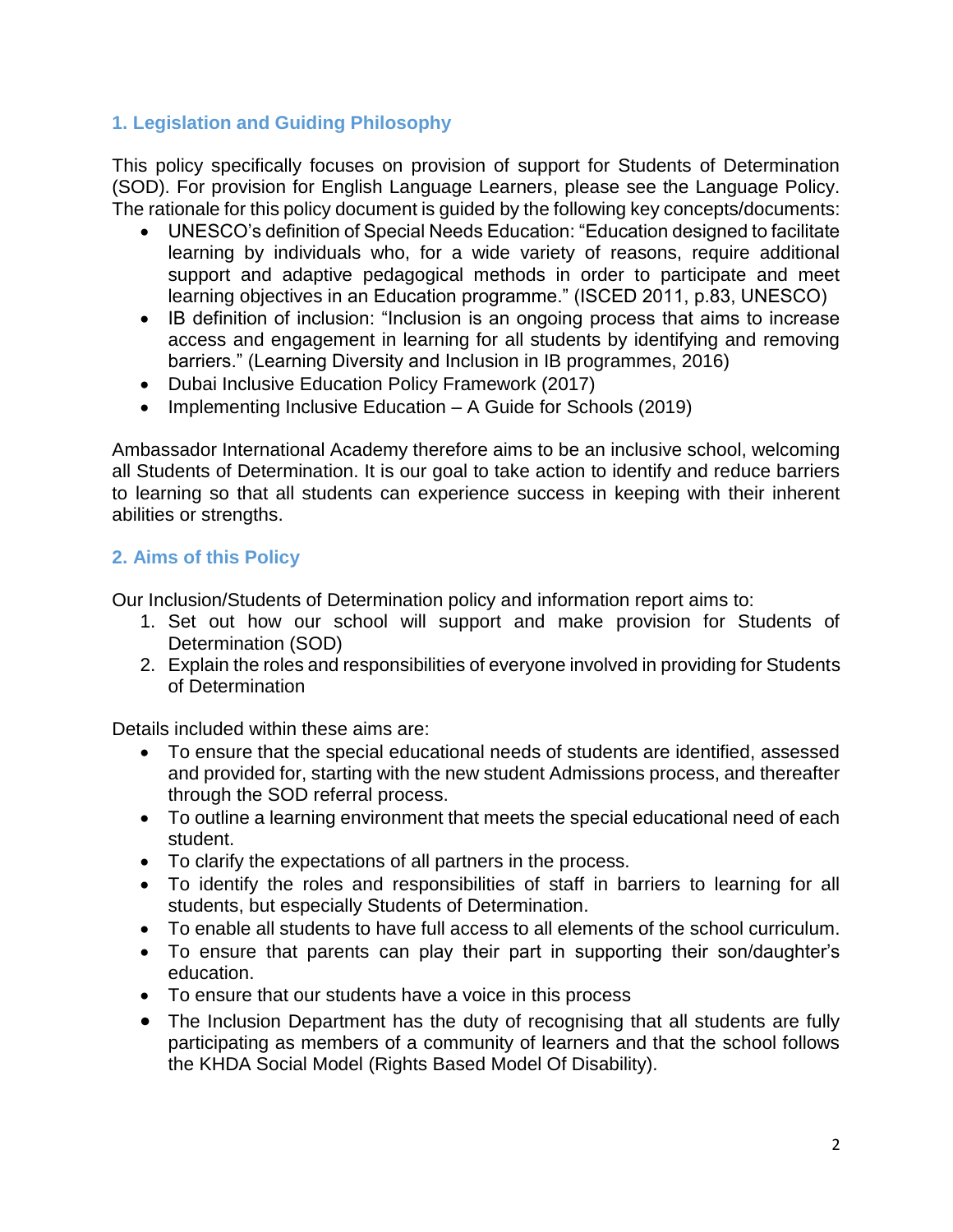# **3. Admissions Policy**

**Student of Determination** – A Student of Determination is defined as a student with a long-term physical, mental, intellectual or sensory impairment; which, interaction with various barriers, hinders their full and effective participation in education on an equal basis with other peers of the same age. (Implementing Inclusive Education: A guide for schools, 2019).

A student will be regarded as a SoD if they have a learning difficulty or disability that calls for special educational provision to be made for them. A student has a learning difficulty or disability if they have:

- A significantly greater difficulty in learning than the majority of others of the same age, or
- A disability that prevents or hinders them from making use of facilities of a kind generally provided for others of the same age in mainstream schools

Special educational provision is educational or training provision that is **additional** to, or **different** from, that made generally for other children or young people of the same age by mainstream schools.

Ambassador International Academy is an inclusive school and aims to support gifted and talented students, English Language Learners and those with special educational needs. We offer additional learning support where we can help the child to progress. Parents should inform the school at the time of application regarding any additional learning support requirements for their child. We are fully compliant with the regulations stated in the Federal Law 29 (UAE) and the Dubai Inclusion policy (2017), however, there may be certain additional requirements for the admission of Students of Determination at Ambassador International Academysuch as:

- Submission of the latest assessment documentation (less than 2 years)
- Expert's recommendations and type of support required
- Complete disclosure of medical history, etc.
- Child's readiness to be included in the main-stream school
- Parental support and compliances to specific recommendations from school
- Any new applicant identified as a SOD will be referred to the Inclusion Team, who will in consultation with the Principal/Vice Principal study the reports, observe and assess the child to provide appropriate provisions.

### **4. Roles and responsibilities for promoting and supporting inclusion**

### 4.1. Board of Governors

- Committed to develop the knowledge, understanding and skills required to provide effective support and challenge to the school.
- Responsible for monitoring the performance of students and staff across the school in accordance with the agreed policies, procedures and school action plans.
- Designate school-based inclusion support team accountable for the development and implementation of an appropriate inclusive education improvement plan.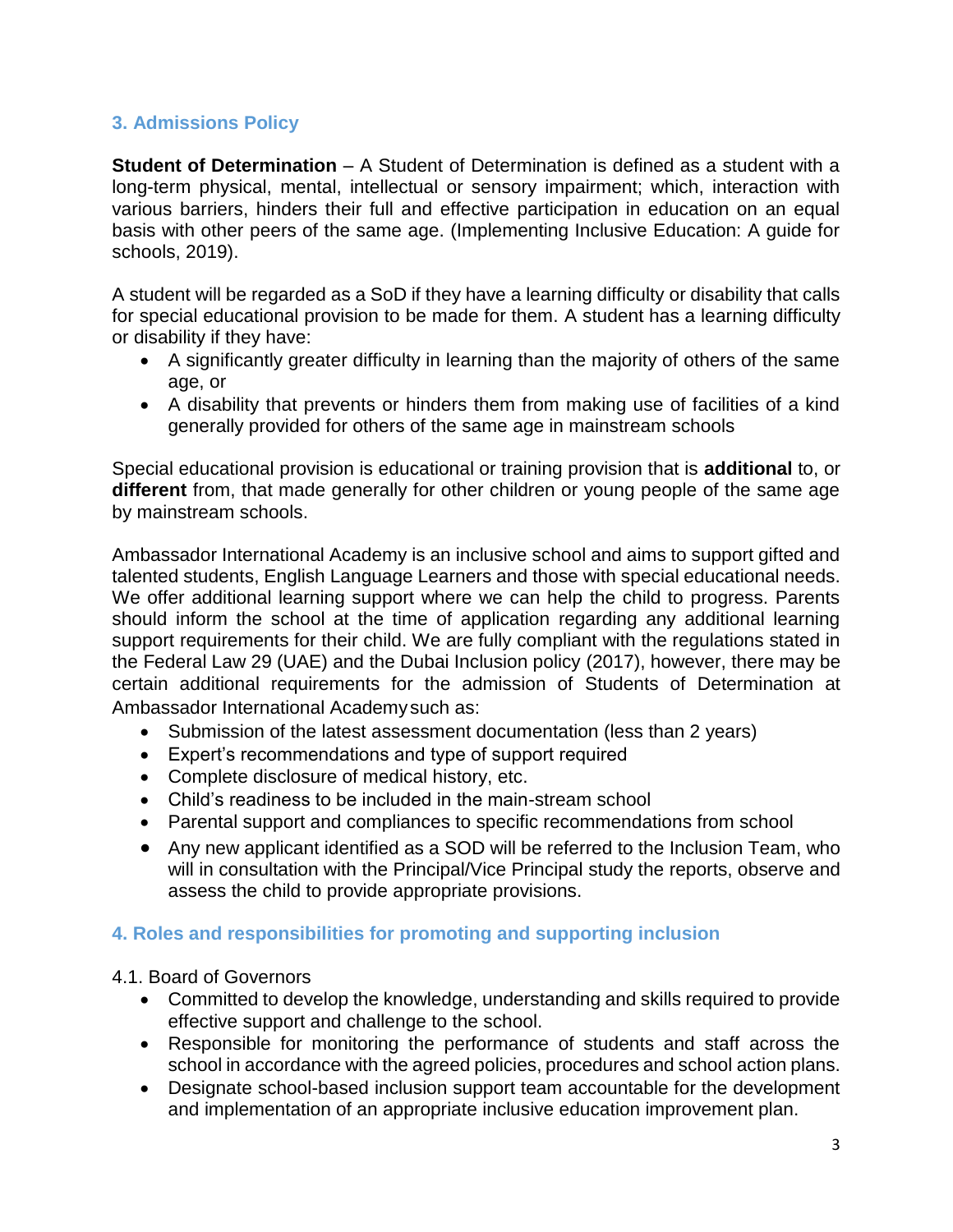### 4.2 School Principal

The principal, in partnership with the inclusion team will:

- Effectively communicate a vision of inclusion, ensuring the engagement of the entire school community
- Conduct a school-wide review of current practice to highlight examples of best practice to grow further, and to identify areas which require targeted improvement
- Develop and implement a comprehensive and strategic inclusive education improvement plan
- Ensure that all staff receive the support they require so that inclusive approaches to teaching and learning are embedded within their practice
- Provide an annual programme of continued professional development for all staff at all levels across the school
- Apply a rigorous system of monitoring and review to track progress and inform revisions to strategic plans
- Ensure that recruitment and induction processes prioritise inclusive practices as a key component of professional roles.

4.3 Inclusion Champion

- Promoting ideas and modelling practice that support the development of inclusive attitudes and approaches
- Engaging thoughtfully with feedback from the community through positive relationships and well-developed interpersonal skills
- Sharing information with senior leaders
- Providing the motivation and support required for improvement over time.

4.4 The Leader of Provision for Students of Determination

- Together with admissions department the Leader of Provision coordinates the liaison with previous schools, organises appropriate support and ensures a smooth transition for Students of Determination.
- Working alongside teachers to observe, assess and identify special educational needs
- Working collaboratively with other in-school specialists, such as therapists, counsellors or psychologists, to promote student learning, development and wellbeing
- Providing advice and guidance to both teachers and parents
- Promoting high expectations of student learning and achievement
- Supporting the development of relevant and meaningful learning activities
- Facilitating collaborative meetings to promote the development of individual education plans
- Monitoring and supporting classroom teachers in the development and implementation of specific strategies to lower barriers to learning
- Implementing evidence-based programmes of intervention for individual and small groups of students.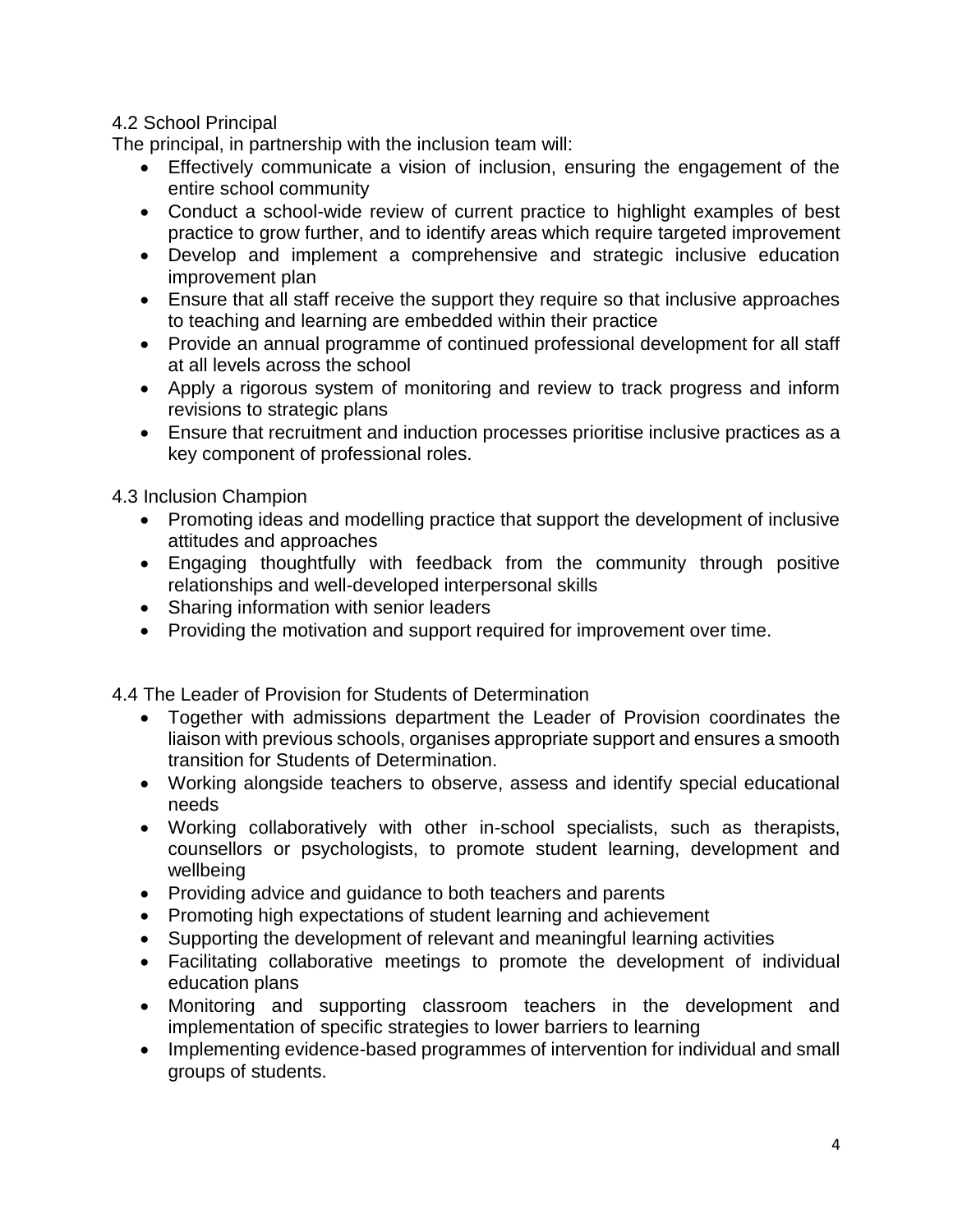4.5 Support Teacher

- Serving as a role model, coach and professional mentor for classroom teachers
- Engaging in activities that directly influence the inclusive competence of classroom teachers
- Forming positive and professional partnerships with classroom teachers to engage them in personalized professional development programmes
- Working directly with individuals or small groups of students in order to implement interventions and accelerate achievement
- Modelling effective data literacy to support classroom teachers to be able to analyse assessment information
- Identifying most appropriate teaching strategies, intervention approaches, learning activities, assessment methods, learning outcomes and collaborative approaches to ensure that all students become fully and actively engaged in the learning process
- Providing opportunities for the professional development of learning support assistants and give indications on how best to assist individual students
- Regularly monitoring and evaluating improvements in the teacher's practice, identifying its effect on student learning and outcomes and selecting the focus for further development

4.6 Teachers/Teaching Assistants

- Demonstrate and apply knowledge and understanding of the values and principles of inclusive education
- Assessing, evaluating, and reporting on students' progress
- Ensuring that the assessment provides all learners with opportunities to demonstrate their learning, which is rewarded and celebrated
- Providing a safe, welcoming, and motivating environment for learning
- Work with parents, teachers and external professionals to develop appropriate individual education plans/individual action plan/individual learning snapshot
- Planning whole class, group, and individual instructions and delivering them
- Incorporating any needed modifications and accommodations to maximize their students' achievement
- Taking part in the development of the IEP and its progress review
- $\bullet$  Implementing goals set in the IEP
- Managing information about students and communicating this information to parents and other relevant personnel
- Supervising and coordinating work with the LSAs
- Promoting student interactions with their peers
- Whenever necessary, create opportunities that facilitate the meaningful participation of all students in the common learning environment.

4.7 Learning Support Assistants

 Ensuring that the students of determination have access to education by implementing small group or individual instruction.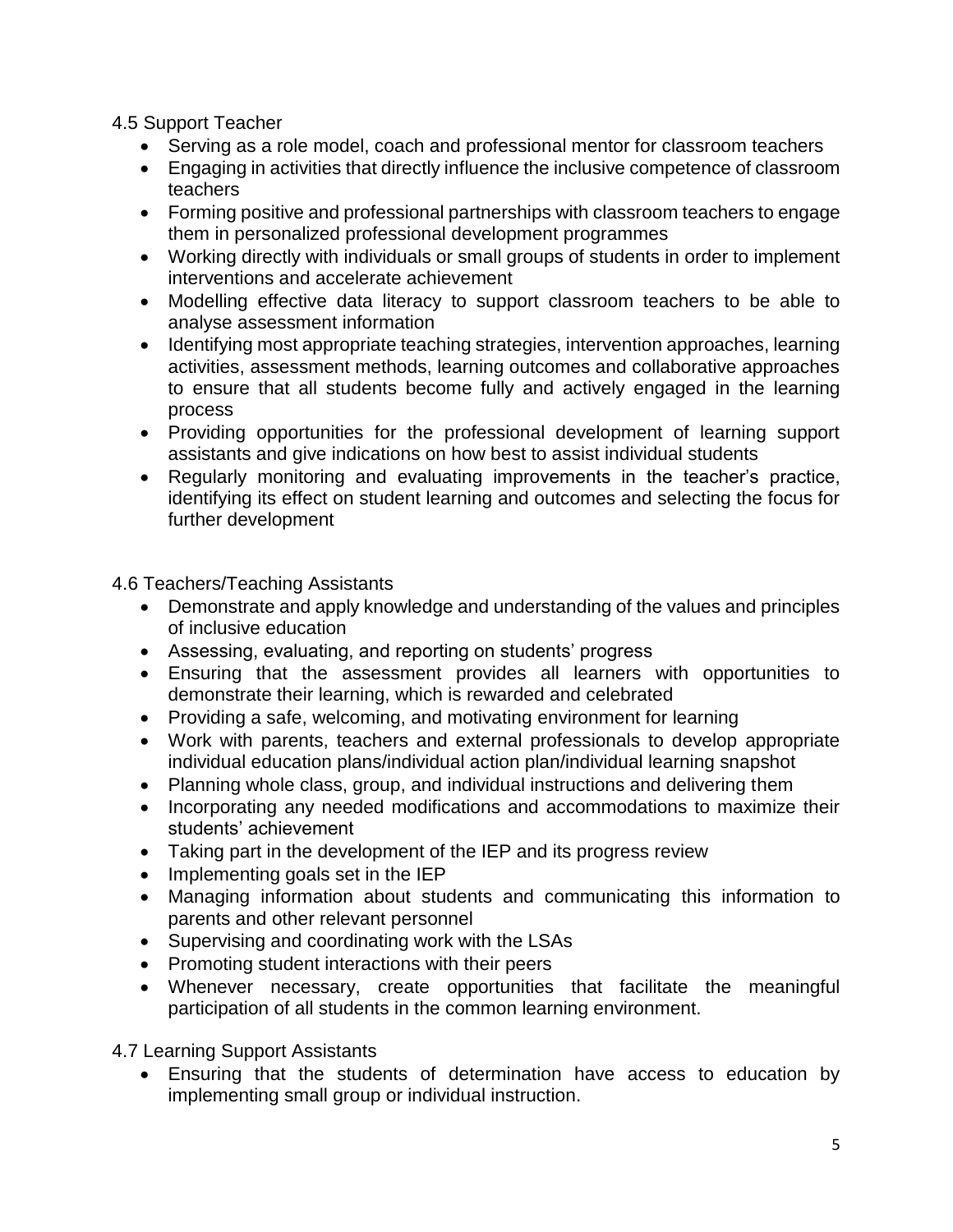- Collaborating with the Inclusion Team and the class teacher to assist in learning, facilitate peer interaction and non-instructional tasks.
- Promoting access to targeted support outside the classroom
- Developing social/emotional skills
- Following classroom policies developed by the teachers.
- Involvement in assessment processes, record keeping, lesson-planning, monitoring progress and resource development.
- Aiding the teacher in the development of a stimulating and productive learning environment.
- Encouraging the independence of the student throughout the school environment and during the school day.

### 4.8 Counsellor

- Establishing rapport with students during class-interactions, class-observations, informal visits and occasional meetings.
- Developing trust, confidence and conviction among students towards the wellbeing department.
- Through classroom interactions, inculcating students with positive personality traits, problem solving techniques, study skills, values, morals, good academic skills and overall success.
- Observing class dynamics, student's inter-personal and intra- personal skills, relationship with teachers, school & its property and class-room behaviour.
- Promoting healthy lifestyle among students for overall development (e.g. 5 minutes relaxation process, healthy sleep hygiene, etc.) through activities, discussions, assembly etc.
- Arranging for periodic workshops and interactive sessions, by external professionals for students on different topics like friendship, self-discipline, developing own value system, self-esteem, study-skills, anger-management, bullying, memory, mind-mapping, time management, communication and social skills, etc.
- Organising workshops and interactive sessions, by external professionals for parents on topics like stress free parenting, effective communication, positive parenting, parenting in nuclear family, behaviour management of common growing up problems, helping children with different developmental needs etc.
- Training teachers with classroom management skills, effective handling of ADHD, anger management, behaviour, social & emotional concerns, dyslexia, autism spectrum disorder, oppositional defiance disorder, conduct disorder & other special educational needs, effective communication, work ethics etc.
- Giving timely recommendations to teachers and parents to support their students/child for more effective practices at school & home respectively.
- Personal counseling for staff members to deal with stress and improve their efficiency and performance.
- Short or long-term case work with individual students, teachers, families regarding issues including mental health, poor academic performance, low self-esteem, behavior, emotional, substance abuse, physical abuse, rehabilitation, social adjustment, child care, and/or medical care.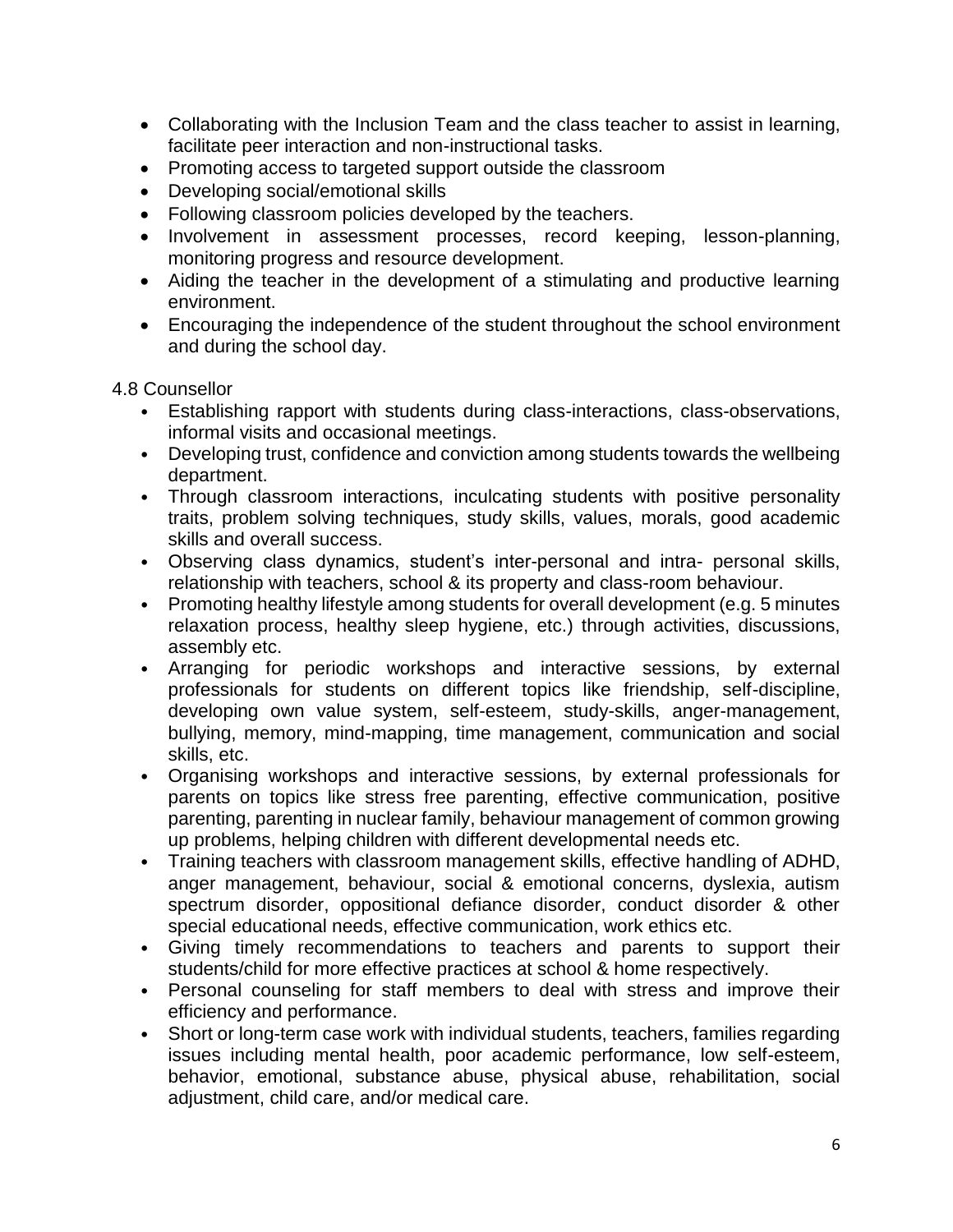# **5. Identification and Assessment of Need**

### 5.1 Identification

The KHDA guide on Implementing Inclusive Education (2019), identifies three specific indicators of concern. These are:

- When students make significantly slower progress than their peers starting from the same baseline.
- When a student fails to maintain or improve on previous progress rates.
- When a student's attainment gap widens, in comparison to same-aged peers.

Ambassador International academy employs both formal and informal means of identifying special educational needs. Students are identified as requiring additional learning support through one or several of the following means:

- Formal educational diagnostic assessments (CAT scores or GL Progress tests)
- Screening tools
- Summative attainment results
- Parental concerns, via appropriate channels. This may include meetings or emails shared with the Principal, Vice Principal, MYP Coordinator, PYP Coordinator, Subject Heads or Leaders of School sections, Student Counsellor, Inclusion Department, subject or specialist teachers.
- New students with supporting documentation of a diagnosed learning difficulty or provision of additional support from a previous school.
- Psychological or medical diagnosis

### 5.2 Referral Process

Teachers follow the referral steps outlined below when indicators of concern are present in terms of physical, intellectual, social and emotional development.

- Teachers will provide differentiated activities, make their observation, and record anecdotal notes for two to three weeks depending on the student's requirement.
- Consultation with the Inclusion team and student's other teachers to collaborate on possible strategies to address the identified need.
- Should no progress be noted, the class/subject teacher contacts parents to discuss making a referral for additional support.
- Referring teacher completes the SOD referral form and submits it to the Inclusion leader.
- Observation by the Inclusion Team will be done to confirm the challenges reported.
- Inclusion team may suggest to parents/guardians that an assessment should be conducted by an outside agency, such as by an Educational Psychologist, Speech and Language Therapist or Occupational Therapist.
- A collaborative team meeting decides the level of intervention required.
- Intervention is implemented, and progress monitored.

### 5.3 Level of Intervention and Provision of Support

The diversity of need experienced by the students of determination requires a graduated approach to intervention.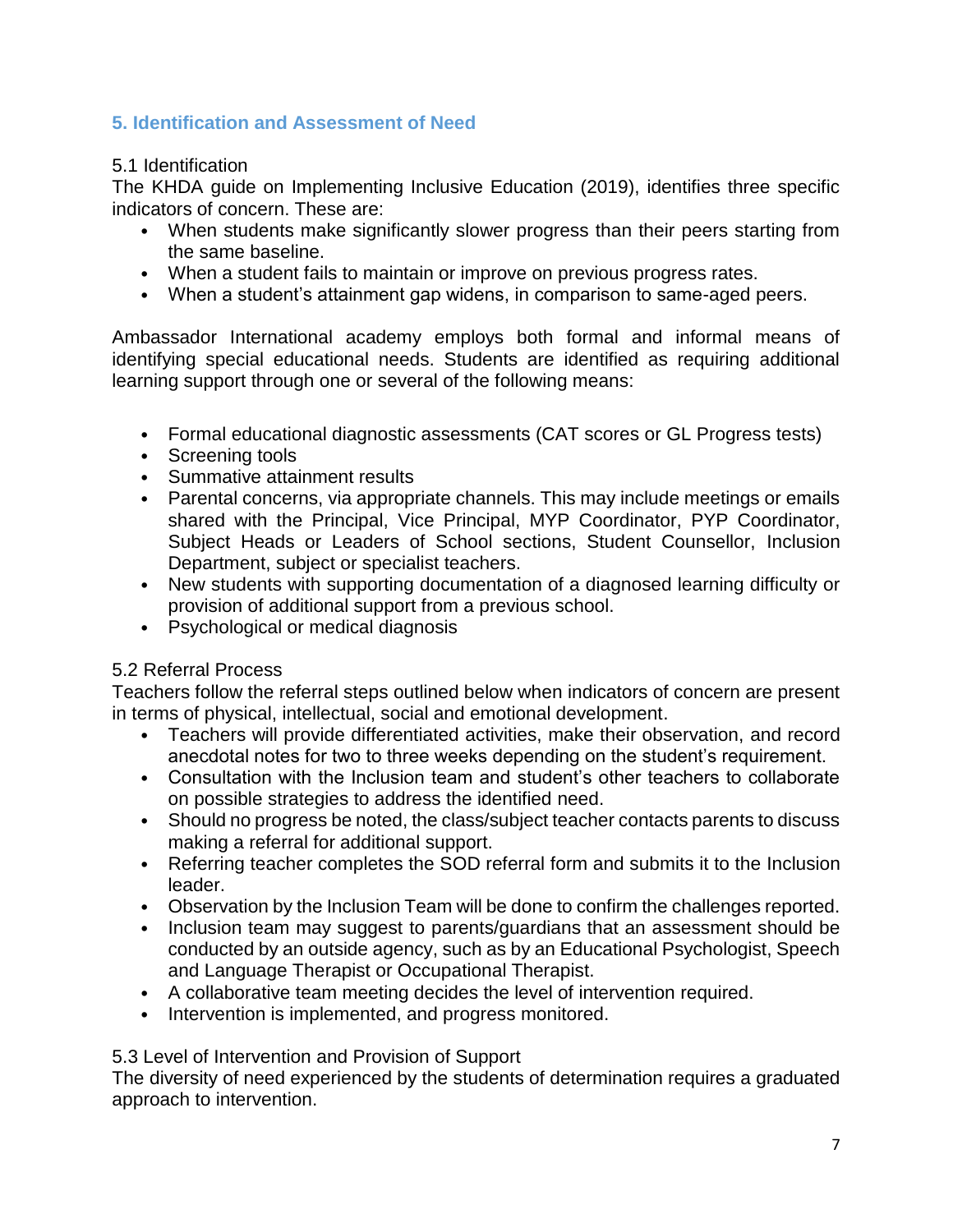Level 1/Wave 1: Universal

- High quality teaching where teachers accommodate individual differences in ability, learning style and behaviour.
- Effectively differentiated classroom practice.
- On-going and timely assessments which inform any further provision needed.
- Parent's will be kept informed of their child's progress and are invited to contribute to termly review.
- The Inclusion & Well-being Department will be available to offer advice on home plans, strategies and interventions to both the teachers and parents.

Level 2/Wave 2: Targeted Support

- Targeted support plans (IAP/IBP) for each student provides strategies to the teachers to work with the student.
- In-class support and/or curriculum modification/differentiation/accommodations may be provided to enable a student to engage with, and participate in, appropriately challenging learning experiences.
- Withdrawals for sessions will only be considered if the support deemed necessary cannot be delivered within the classroom environment or if the student has intervention program from an outside agency.
- Support teachers and or in-school specialists are likely to support this process by observing lessons and making recommendations.
- Awareness is promoted through professional coaching and monitoring.
- Interventions and progress are monitored by the Inclusion Department with other school staff.

Level 3/Wave 3: Specialist Support

- Individualised programmes to accelerate progress or enable students to achieve their potential.
- These students may have specific and/or exceptional needs that require the support from outside professionals for specialist interventions.
- IEP (Individualised Education Plan) is prepared which will provide detailed support for differentiation, modification and accommodation.
- If required, in-class support will also be provided by the LSA

5.4 Targeted Support Plans/Individualised Action Plans, Individual Education Plans, Individualized Learning Plans and Behavior Intervention

**Targeted Support Plans/Individualised Action Plans** are designed for students on Level 2 intervention support. These are typically in-class or withdrawal support based on targeting a specific area, that may be a temporary barrier to learning, for example, foundational gaps in curriculum or phonics intervention. They are intended to be for a specific period only. Should a student not make enough progress despite the targeted support plan, teachers, parents and the learning support teacher/leader of provision may need to consider further evaluation for transitioning to an IEP.

**Individualised Education Plans** are for students of determination on Level 3 intervention. They are consistently of high quality, format and function across the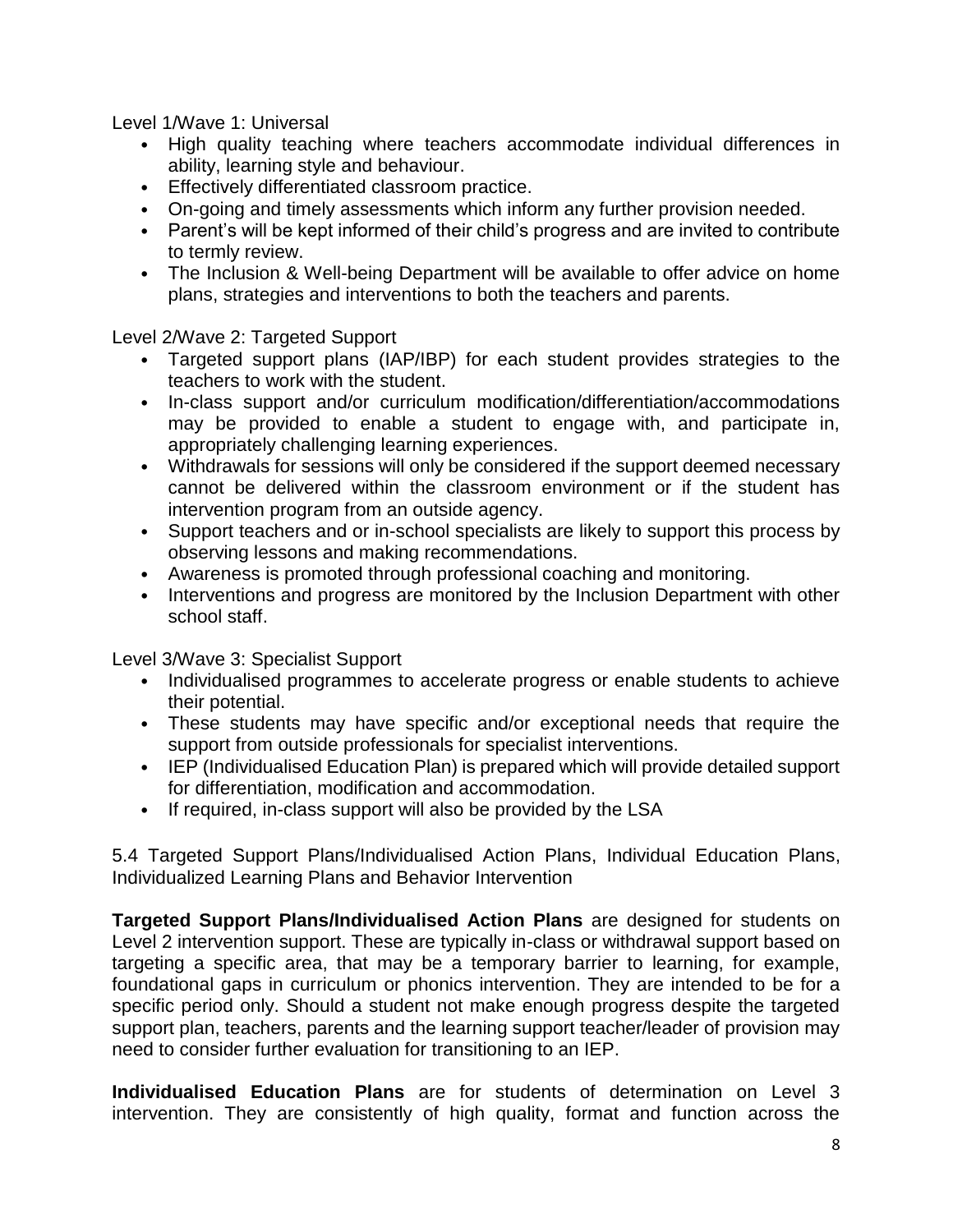Ambassador Group. The KHDA Inclusive Education Policy Framework and Guidance documents (2019) have been adhered to with a focus on terminology, practical application and teacher accountability. SMART (Specific, Measurable, Achievable, Realistic and Timebound) learning targets will be set on the IEP, the progress of which will be monitored and tracked by teachers.

**ILP – Individualized Learning Plan -** The middle school students may have an ILP in addition to IEP which aims to provide organizational and study skills. The Inclusion Department will coordinate the plan along with the student, parents and subject expert teachers.

**Behavior Intervention** is provided by the counselor to those with the challenging behavior. At primary school level an Individualized Behavior Plan (IBP) is provided which will provide strategies to handle the behavior. In middle school, a Behavior Contract is worked along with the student. The A-B-C (Antecedent-Behavior-Consequence) factors and the frequency of challenging behavior are recorded to help plan the IBP.

### 5.5 Assessing and reviewing student progress

Progress of SOD will be determined by the same methodology and testing as all students against age-related and subject/curriculum area expectations. The responsibility for assessing this progress is the class/subject teacher, supported where necessary by the Inclusion team and Learning Support Teachers with input directly from the student and parent/carer, where appropriate.

Additionally, and importantly, progress will also be measured by the students' achievement against their personal targets set in their Individual Support Plan or IEP/IAP/IBP/ILS/ILP. This is measured through a progress tracker embedded in their Individual Support Plan. Based on this premise, a student is making expected progress if s/he is achieving their targets within the appropriate timescale. S/he is making better than expected progress if s/he is exceeding personal targets and/or achieving stretch targets, both in terms of competency and within (or faster) timescales.

### **Expectations of parents**

The school works closely with parents to support students of determination. Active partnership through an on-going dialogue with parents is encouraged. Parents are also expected to fund any external support services their child may need. Parental consent is sought for communication between the Learning Support team and the external support service provider. Regular meetings are held to share the progress of students with their parents.

### **Expectations of Students**

Students are encouraged to take responsibility for their learning and to work with teachers and parents to ensure their successful interaction with the learning environment. Students are involved at an appropriate level in setting targets in their IEPs and in the term IEP review meetings. Students are encouraged to make judgements about their own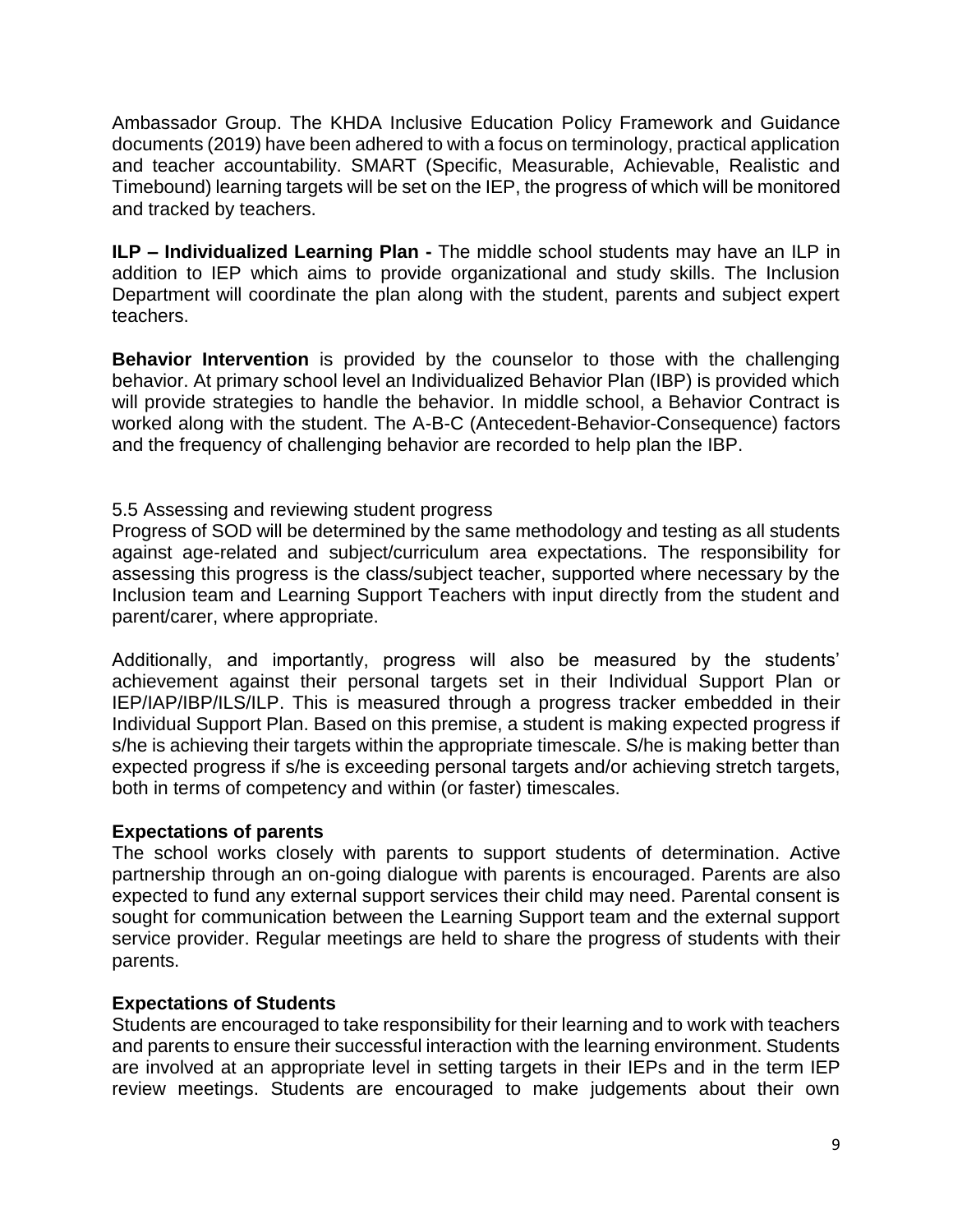performance against their IEP targets. Their success in achieving their IEP targets is appropriately acknowledged.

5.6 Monitoring and Evaluating the need for additional support

Students will no longer receive additional learning support if their progress is considered adequate. Adequate progress can be defined as progress which:

- Closes the attainment gap between the student and their peers.
- Prevents the attainment gap growing wider.
- Is similar to that of peers.
- Matches or betters the child's previous rate of progress.

If a student on level 2 support continues to make little or no progress after a differentiated programme, the Leader of Provision, after consultation with the Learning Support team, will recommend that parents seek external assessment for further diagnosis of need. Specialist assessment and recommendations will then be incorporated into an IEP.

# **Provisions**

Provisions and exemptions may also be provided as per the needs of the student. The list of provisions that are available:

- Modified curriculum Curriculum is simplified to the student's level
- Modified Assessment tailored to concepts that the student has been taught and methods they will be able to attempt
- Exemption from languages  $(2^{nd}$  and  $3^{rd}$  language)
- Learning Support Teacher (shadow) in class
- Peer Mentoring for the students
- Parental Support & Counseling

Special Access accommodation provisions for MYP:

As per IB Guidelines access accommodations are provided to the students of determination. To avail this accommodation, there is a need for supporting documents. i.e. Psychological/ Psycho-educational/ Medical report - Standard scores requested in psychological reports and/or areas assessed may be in line with the learning support requirements. Educational evidence - Teacher(s) observations, sample of work, evidence of access in previous school/ year groups/ grades.

The purpose of access arrangements is to remove or reduce barriers that students may face in teaching, learning and assessment. When the school recognizes that a student has access requirements. Arrangements must be accurately planned to remove or reduce barriers; they must neither be more nor less than what the student requires.

The access arrangements for a student must be used for learning and teaching; this means that they must be used during classroom instruction, classwork and related activities and tests. Access arrangements must also be continuously monitored to ensure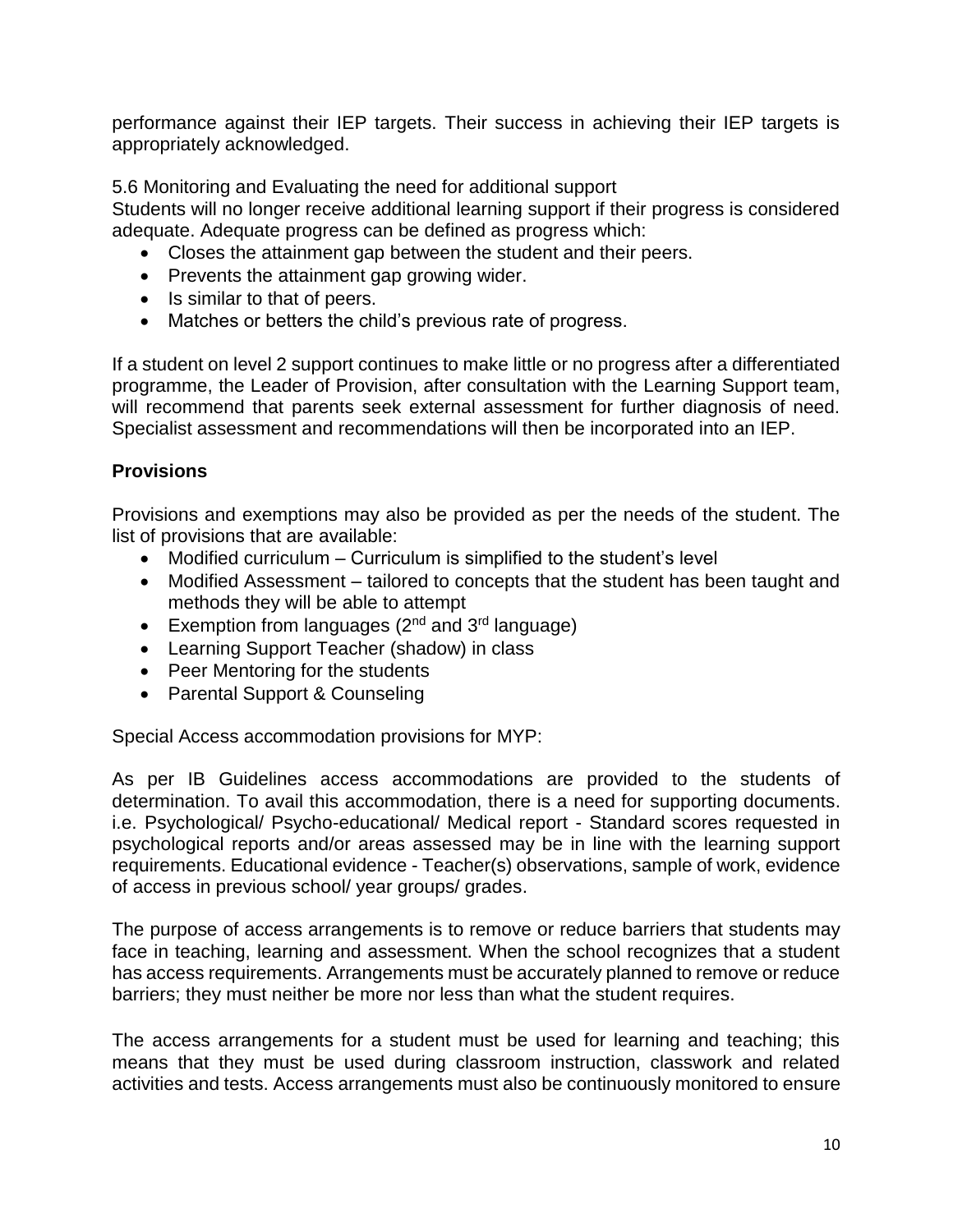that they remain the optimal support for that student (IB - Access and Inclusion Policy, 2018).

| Flexibility in duration of examination, course or deadline  | Authorization |
|-------------------------------------------------------------|---------------|
|                                                             | required?     |
| Access to additional time                                   | Yes           |
| Extra time (for additional language learners)               | Yes           |
| <b>Rest breaks</b>                                          | <b>No</b>     |
| Extra opportunities to retake examinations                  | Yes           |
| Deferral                                                    | Yes           |
| Extensions                                                  | Yes           |
| Flexibility in examination/assessment location              | Authorization |
|                                                             | required?     |
| Separate room                                               | <b>No</b>     |
| Seating                                                     | <b>No</b>     |
| Alternative venue                                           | Yes           |
| Flexibility in presentation of the examination or input     | Authorization |
|                                                             | required?     |
| Access to modification in presentation                      | Yes           |
| Access to reading                                           | Yes           |
| Reader (for additional language learners)                   | Yes           |
| Communicators                                               | <b>No</b>     |
| Sign language interpreters                                  | Yes           |
| Clarification of examination directions                     | <b>No</b>     |
| Colour naming (for students with colour blindness)          | <b>No</b>     |
| Aids                                                        | <b>No</b>     |
| Flexibility in method of response                           | Authorization |
|                                                             | required?     |
| Word processor (for additional language learners)           | Yes           |
| Access to writing                                           | Yes           |
| Access to speech and communication                          | Yes           |
| Access to a calculator                                      | Yes           |
| Use of human assistance                                     | Authorization |
|                                                             | required?     |
| Care assistant                                              | No            |
| Prompter                                                    | No            |
| Communicator                                                | No            |
| <b>Practical assistant</b>                                  | Yes           |
| Reader                                                      | Yes           |
| <b>Scribe</b>                                               | Yes           |
| Designated person to clarify examination directions         | <b>No</b>     |
| Designated person to name colours (for students with colour | <b>No</b>     |
| blindness)                                                  |               |
| Non-standard flexibility for an individual student          | Authorization |
|                                                             | required?     |
| Access to reasonable adjustment                             | Yes           |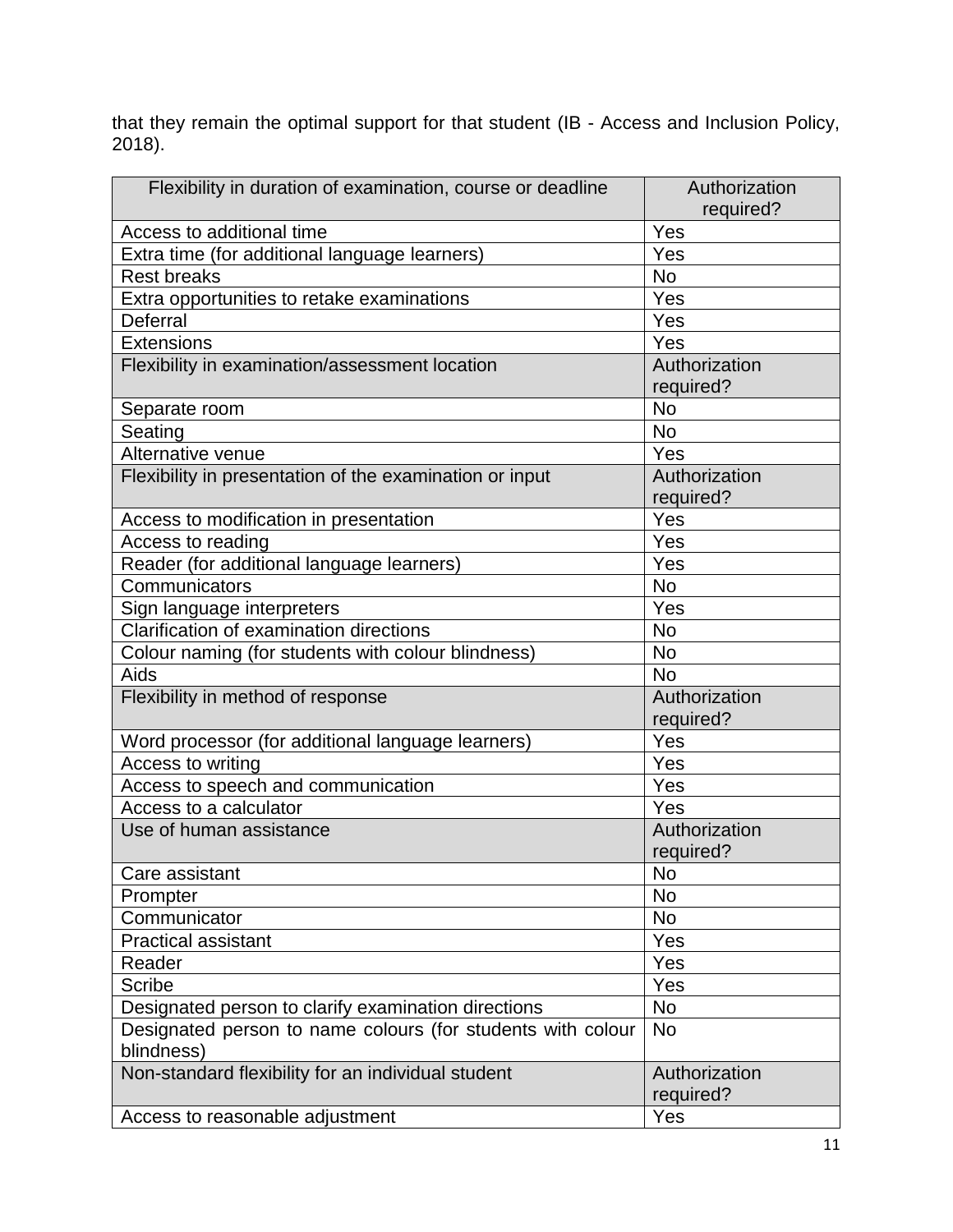| Language exemptions $(2^{nd})$ language $/3^{rd}$ language) | ves |
|-------------------------------------------------------------|-----|
|-------------------------------------------------------------|-----|

### **Professional Development**

### **Teachers**

- Whole school CPDs are conducted at the beginning and end of each term to impart awareness on the Inclusion policy and details related to challenges they may face in the classroom along with the intervention process & strategies.
- Meetings are held between the individual teacher and Inclusion Department on a need basis other than the scheduled ones to help with any challenges like behaviour, accommodation, modification.
- CPDs and meetings are conducted for the teachers, and other educational staff, to train them in inclusive education techniques, or if not, develop a personal learning plan to acquire this knowledge and skill within a time bound period.
- Staff demonstrates confidence and proficiency in fulfilling his or her professional responsibility towards each student in an inclusive setting with appropriate resources, coaching and support.
- Teachers have access to and use new technologies, including information and communications technologies, mobility aids, devices and assistive technologies considered essential for meeting the needs of individual students.

### **Support for LSAs**

- Regular meetings with LSAs to discuss the challenges faced by them in the classrooms and helping them with the resources and links according to each child's needs.
- Peer Mentoring for LSAs through classroom observations for learning specific techniques of behaviour management.
- Modelling the LSAs for smooth transitions in the classrooms and to make them understand about fading and prompting.
- Mentoring on progress tracking and data collection in relation to the child.

### **Parents**

- We strongly advocate the role of productive parental involvement in the education of their students. Parents are welcome to approach the Inclusion Department at any point in time other than the scheduled meetings, with a prior appointment preferably.
- It also provides us with opportunities to provide a triangular support to the students. It is a step in this direction with the intent of meeting periodically to work towards the following objectives:
	- $\checkmark$  Enhance the progress of students through better understanding of the processes implemented
	- $\checkmark$  Develop mutual support systems for the parents that will be facilitated by professionals in school
	- $\checkmark$  Share and seek information which will facilitate student learning